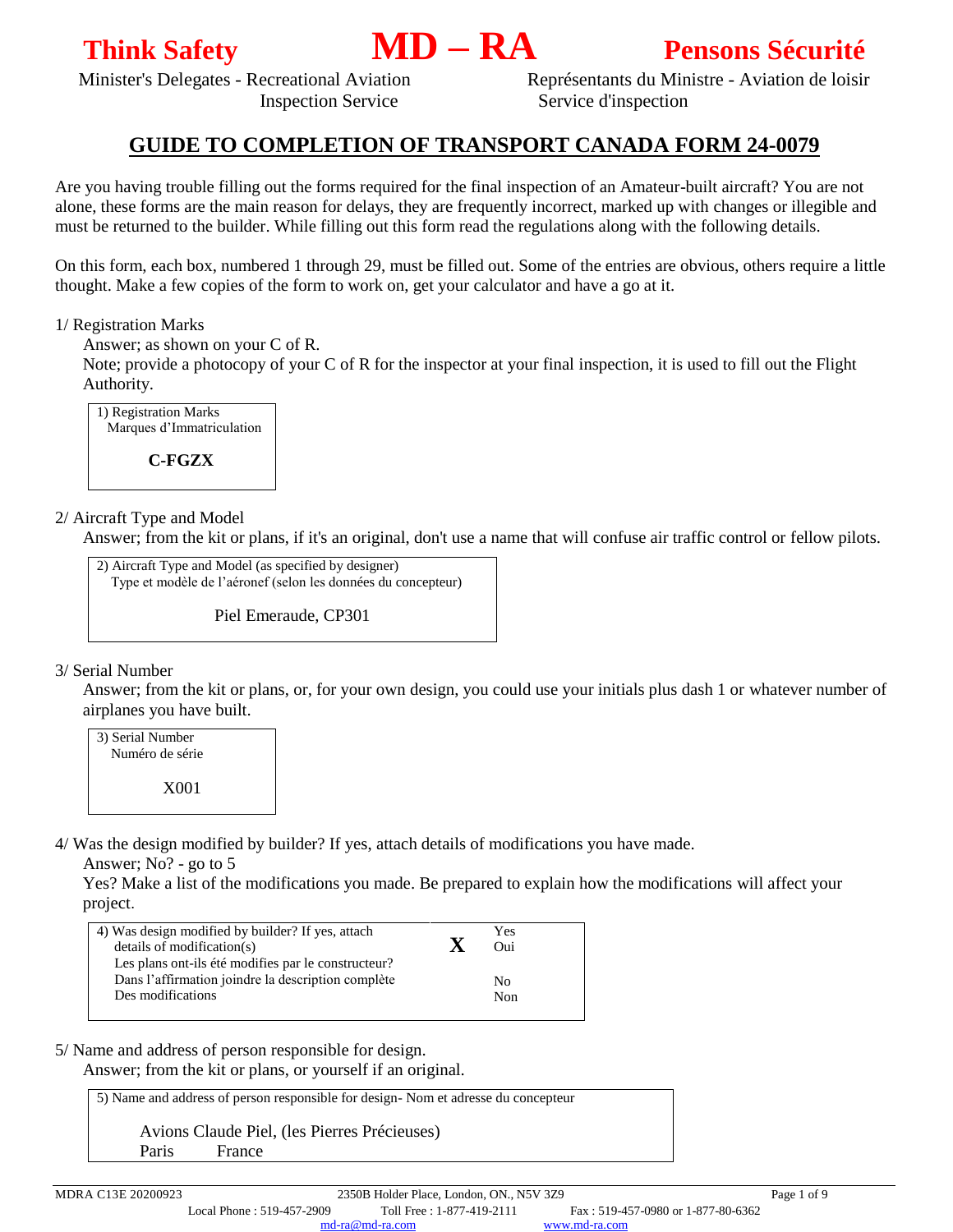6/ A ¾ side view photograph of the aircraft at least 2"x3" (is a MINIMUM; the photo can be larger) shall be attached to this space.

Answer; This can be a bit tricky getting a photo cut to size so that the airplane fills the 2"x3" space. Staple it in place in case you need to remove it.



#### 7/ Name and address of builder

Answer; the address where you want your Flight Authority (C of A) mailed.

7) Name and address of builder – Nom et address du constructeur Pierre Kovalev 12548 Wright street London, Alberta Z2B 7R2

*Note: for imported aircraft use your name as the importer, and indicate the name of the actual builder as well in this area of the form.*

| Importer                                                        | <b>Actual Builder</b> |
|-----------------------------------------------------------------|-----------------------|
| 7) Name and address of builder – Nom et address du constructeur |                       |
| <b>Eddy Lalonde</b>                                             | Bernie Smith          |
| 3474 Fincastle                                                  | Oakland, California   |
| Edmonton, Alberta Z4B 7B3                                       | I IS A                |

8/ My base of operations will be.

Answer; where the airplane will be based for the first 25 hours of operation.

| $\mid$ 8) My base of operation will be $-$ Ma base d'exploitation sera |
|------------------------------------------------------------------------|
| Oshawa Airport Alberta                                                 |

#### 9/ Class of aircraft

Answer; check as appropriate.

| 9) Class of Aircraft-Classe d'aéronef   | Glider one engine<br>Planeur (monomoteur) | Gyroglider<br>Gyroplaneur |
|-----------------------------------------|-------------------------------------------|---------------------------|
| $\bf{X}$ Aeroplane (one or more engine) | Helicopter                                | Manned free balloon       |
| Avion (un moteur ou plus)               | Hélicoptère                               | Ballon libre habité       |
| Glider                                  | Gyroplane                                 | Airship                   |
| Planeur                                 | Autogyre                                  | Dirigeable                |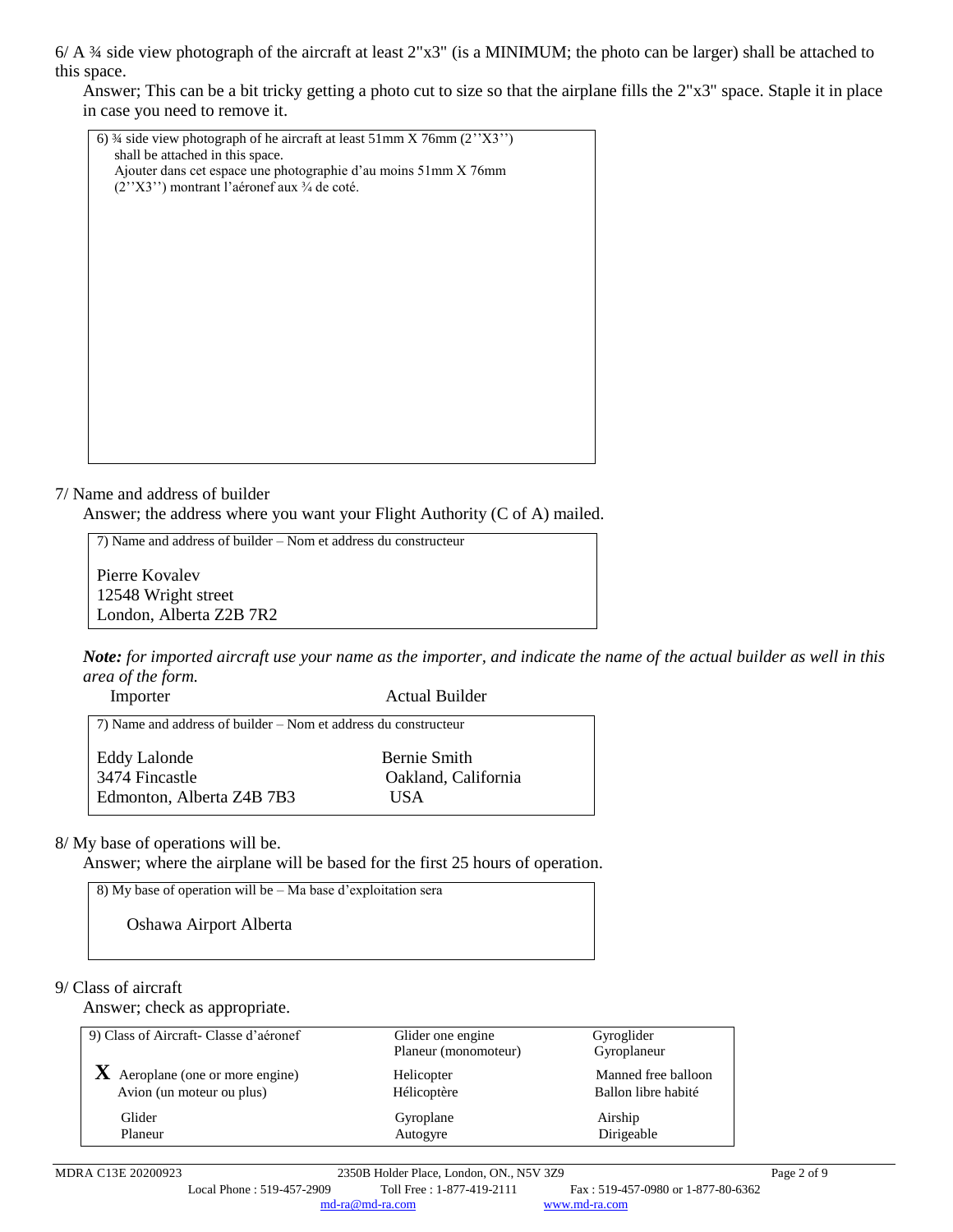# 10/ Number of seats

Answer; number of seats including pilot, no limit on number of seats.

10) Number of seats Nombre de places 2

# 11/ Capacity of fuel tanks

Answer; the total capacity in liters or CDN Gallons

| 11) Capacity of the tanks | Capacité des reservoirs de carburant | <b>or</b> | 11) Capacity of the tanks<br>Capacité des reservoirs de carburant |          |
|---------------------------|--------------------------------------|-----------|-------------------------------------------------------------------|----------|
|                           | t fal                                |           |                                                                   | Gàl)     |
|                           |                                      |           |                                                                   | $25$ Cdn |

### 12/ Is aircraft provided with flaps?

Answer; Yes or No

| 12) Is aircraft provided with flaps? |                                 |  |  |
|--------------------------------------|---------------------------------|--|--|
|                                      | L'aéronef est-il muni de volets |  |  |
| Yes                                  | No                              |  |  |
| Oui                                  | Non                             |  |  |

When filling out Box 13 to 25 use Metric (SI) or Imperial (SAE) measurements, not both.

In all the above calculations Transport Canada regulations take precedence and remain the only Transport Canada approved method of calculation.

#### 13/ Gross wing area

Answer; from kit or plans or by calculation. Use disk area for rotary wing.

| 13) Gross Wing Area – Surface alaire brute  | <b>or</b> | 13) Gross Wing Area – Surface alaire brute |        |
|---------------------------------------------|-----------|--------------------------------------------|--------|
| ft <sup>2</sup>                             |           |                                            | ft2    |
| $10.8 \,\mathrm{m}^2$<br>$\pi$ <sup>2</sup> |           | m <sup>2</sup>                             | $D1^2$ |

#### 14/ One flap area

Answer; from kit or plans or by calculation.

| 14) One flap Area – Surface alaire d'un des volets | or | 14) One flap Area – Surface alaire d'un des volets |             |
|----------------------------------------------------|----|----------------------------------------------------|-------------|
|                                                    |    |                                                    | $f+2$       |
| $0.465$ m <sup>2</sup>                             |    | m <sup>2</sup>                                     | $\rm{Di}^2$ |

# 15/ Flap deflection

Answer; from the actual aircraft, check that the deflection is the same on both sides; record the angle.

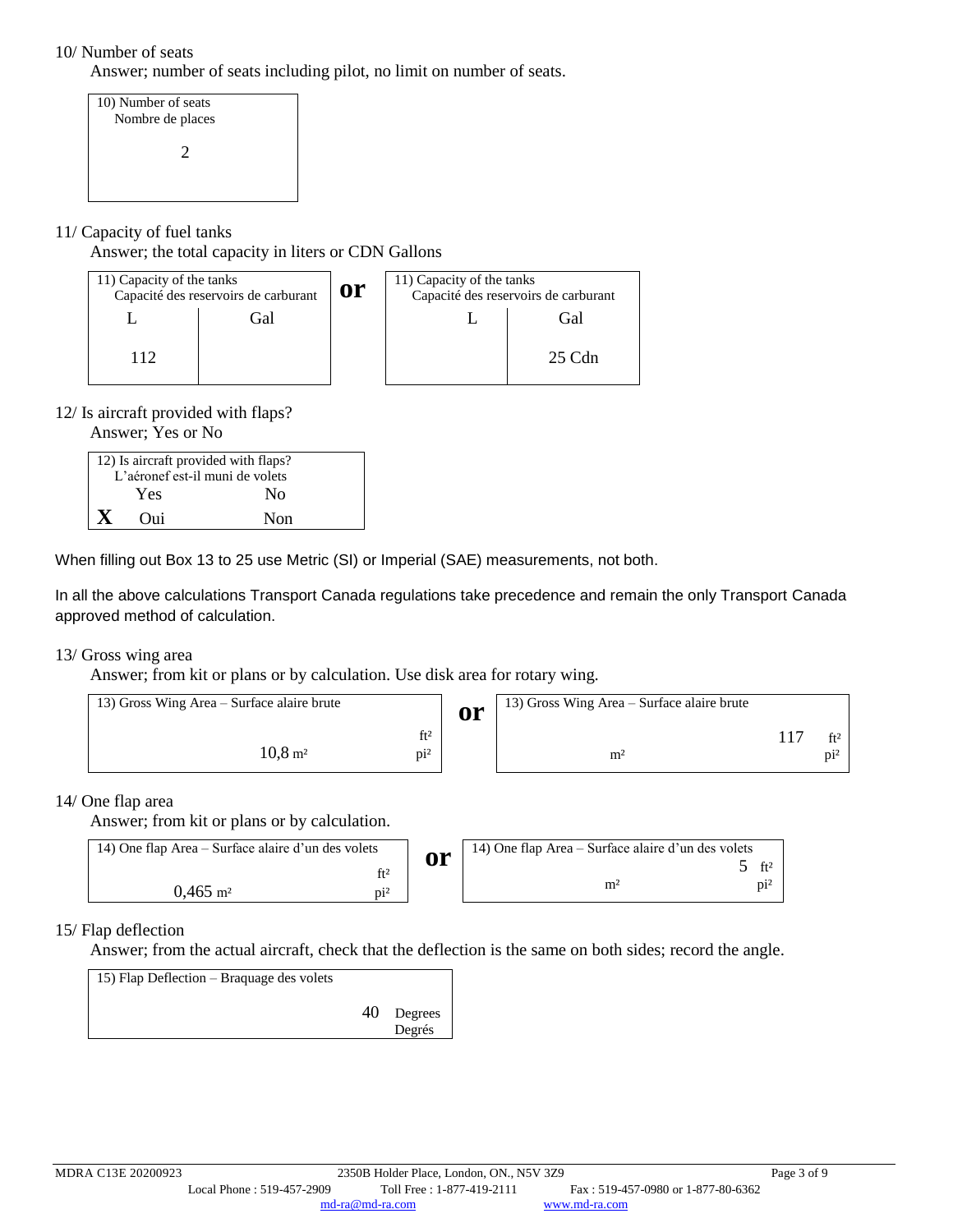16/ Maximum empty mass. (Aeroplane and rotary wing), use the following formula:

**M**Emax=**M**TOmax-(80+80√a+0.3P)(kg)

 $$ 

where:

**M**TOmax (**W**TOmax) = maximum permissible take-off mass (weight) selected by the application in kg(lb)

a= the number of *passenger seats*; and

 $P =$  the rated power of all engine(s) in kw(BHP)

# Click on **[Maximum empty mass](https://md-ra.com/docs/24-0079E_MEM.xlsx)** to access calculator.

| 16) Maximum empty mass – Masse maximale à vide |  | <b>or</b> | 16) Maximum empty mass - Masse maximale à vide |  |  |
|------------------------------------------------|--|-----------|------------------------------------------------|--|--|
| 577.4 kg                                       |  |           |                                                |  |  |

17/ Actual empty mass.

Answer; the empty weight from your weight and balance, must be equal or less than #16, (Maximum empty mass)

| 17) Actual empty mass – Masse à vide réelle | <b>or</b> | 17) Actual empty mass – Masse à vide réelle |      |  |
|---------------------------------------------|-----------|---------------------------------------------|------|--|
| 464 kg                                      |           |                                             | 1023 |  |

# 18/ Maximum permissible take-off mass.

Answer: NOT APPLICABLE, leave blank

| 18) Maximum permissible take-off mass – Masse maximale permise au décollage |    |  |  |  |  |
|-----------------------------------------------------------------------------|----|--|--|--|--|
|                                                                             |    |  |  |  |  |
|                                                                             | lh |  |  |  |  |
|                                                                             |    |  |  |  |  |

19/ Maximum mass requested, Maximum take off weight (MTOW)

Answer; this value must not be greater than the designers recommended gross weight. In the case of your own design MTOW it must be supported by the calculations listed in the Exemption 549.

| 19) Maximum mass requested – Massa maximale requise |  | ЛΉ | 19) Maximum mass requested – Massa maximale requise |     |
|-----------------------------------------------------|--|----|-----------------------------------------------------|-----|
| K٤                                                  |  |    |                                                     | 700 |

20/ Maximum permissible load

Answer: NOT APPLICABLE, leave blank

| 20) Maximum permissible load – Charge maximale permise |                                                  |
|--------------------------------------------------------|--------------------------------------------------|
| kg/m <sup>2</sup>                                      | 1 <sup>b</sup> /ft <sup>2</sup><br>$1v$ / $pi^2$ |

- 21/ Maximum requested load **(**= WING LOADING**)**
	- Answer; Box  $19 \div$  Box 13

If the answer is greater than the followings;

a / Rotary wing 4.10 lb./sq. ft.

- b / Fixed wing without flaps 13.2 lb./sq. ft.
- c / Fixed wing with flaps 20.4 lb./sq. ft.

# CARs **[High performance aeroplane, Part IV -](http://www.md-ra.com/en/docs/high-performance-aeroplane.html) Standard 421. 40 (3) (c)** applies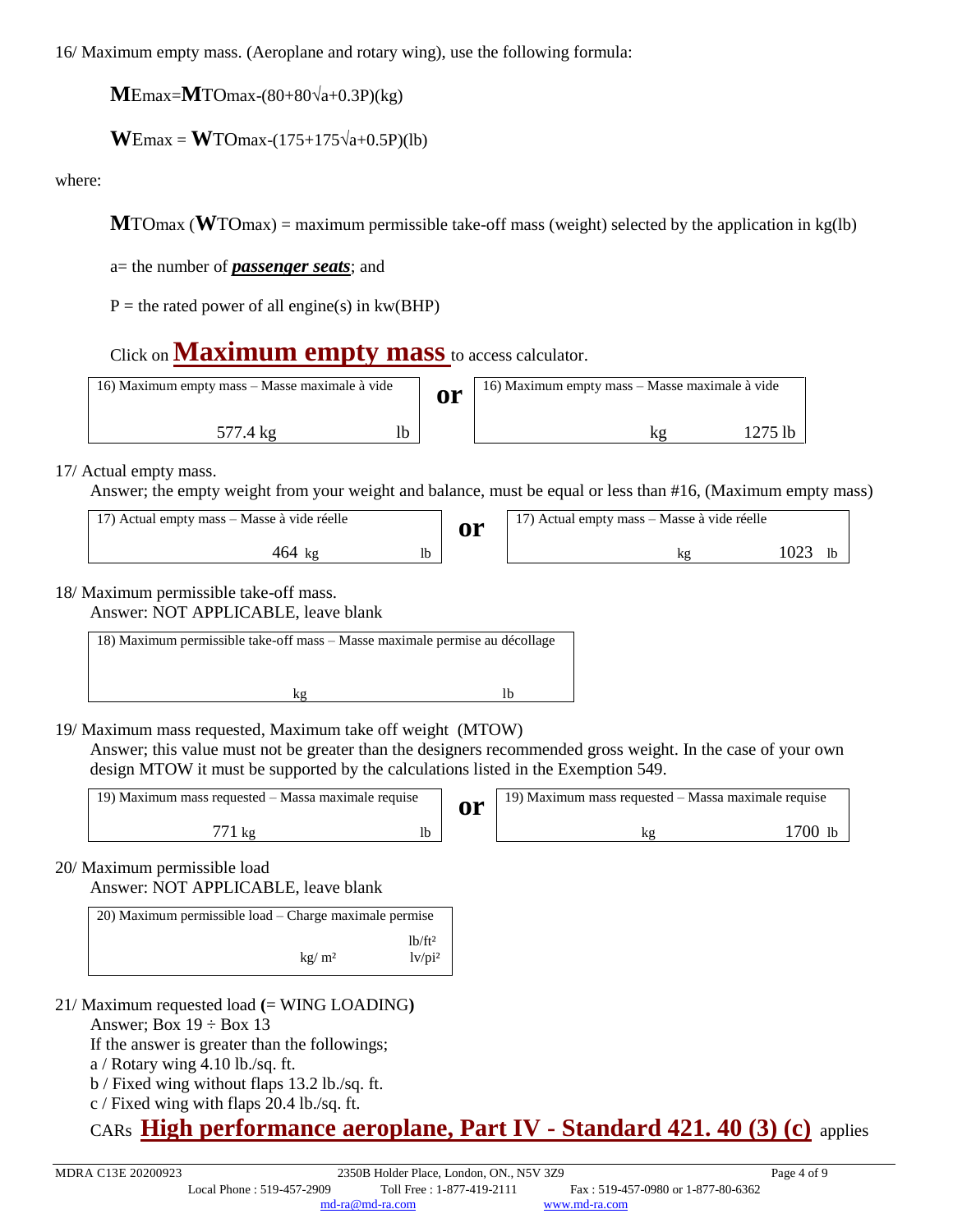|  |  |  |  | Note: Do not exceed the designer's specifications for your particular aircraft. |  |
|--|--|--|--|---------------------------------------------------------------------------------|--|

21) Maximum requested load – Charge maximale requise

 $lb/ft<sup>2</sup>$ 71.4 kg/m<sup>2</sup> liv/pi<sup>2</sup>  **or** 21) Maximum requested load – Charge maximale requise

kg/m² liv/pi²

14.53 lb/ft²

22/ Name of manufacturer (engine) Enter the information here

22) Name of manufacturer – Nom du constructeur

LYCOMING

#### 23/ Engine model Answer: Enter the Information here

23) Engine model – Modèle du moteur

O320-A2B

# 24/ Minimum rated power

Answer; for a monoplane, tandem or canard wing use the following formulae

### **For SAE units use:**

|       | <b>Pmin</b> =0.016W+C $\sqrt{W^3}$ (BHP) The result will be in Brake Horsepower (BHP) |
|-------|---------------------------------------------------------------------------------------|
| b     |                                                                                       |
| Where | $Pmin = Minimum power require in BHP$                                                 |
|       | $C$ (Constant) = 0.018 for monoplanes- tandem and canard                              |
|       | Or                                                                                    |
|       | C (Constant) = $0.023$ for biplanes and triplanes                                     |
|       | $W =$ Declared Max Take Off Weight                                                    |
|       | $b = Total span of all wings$                                                         |

# **For Metric units use:**

| <b>Pmin</b> = $0.0263M + C\sqrt{M^3}$ (kW) The result will be in kW |                                                           |
|---------------------------------------------------------------------|-----------------------------------------------------------|
| b                                                                   |                                                           |
| Where                                                               | $Pmin = Minimum power required - in kW$                   |
|                                                                     | C (Constant) = $0.01339$ for monoplanes-tandem and canard |
|                                                                     | Or                                                        |
|                                                                     | C (Constant) = $0.01711$ for biplanes and triplanes       |
|                                                                     | $W =$ Declared Max Take-Off Weight                        |
|                                                                     | $b =$ wing span in meters                                 |

*Note: For jet propelled aircraft, the builder is responsible to determine what power is appropriate and adequate for the aircraft.*

*For a rotary wing it is the responsibility of the builder to ensure the power is adequate.*

# **A sample calculation in SAE (Imperial) follows**.

# **SAMPLE CALCULATION - VALUES IN SAE (IMPERIAL)**

Example: For a **monoplane** of 1650 Lb, with a wing span of 23 feet.

 $W =$  Maximum weight from box 19. For this example = 1650 lb.

 $b = Total span of wings, in this case 23 ft$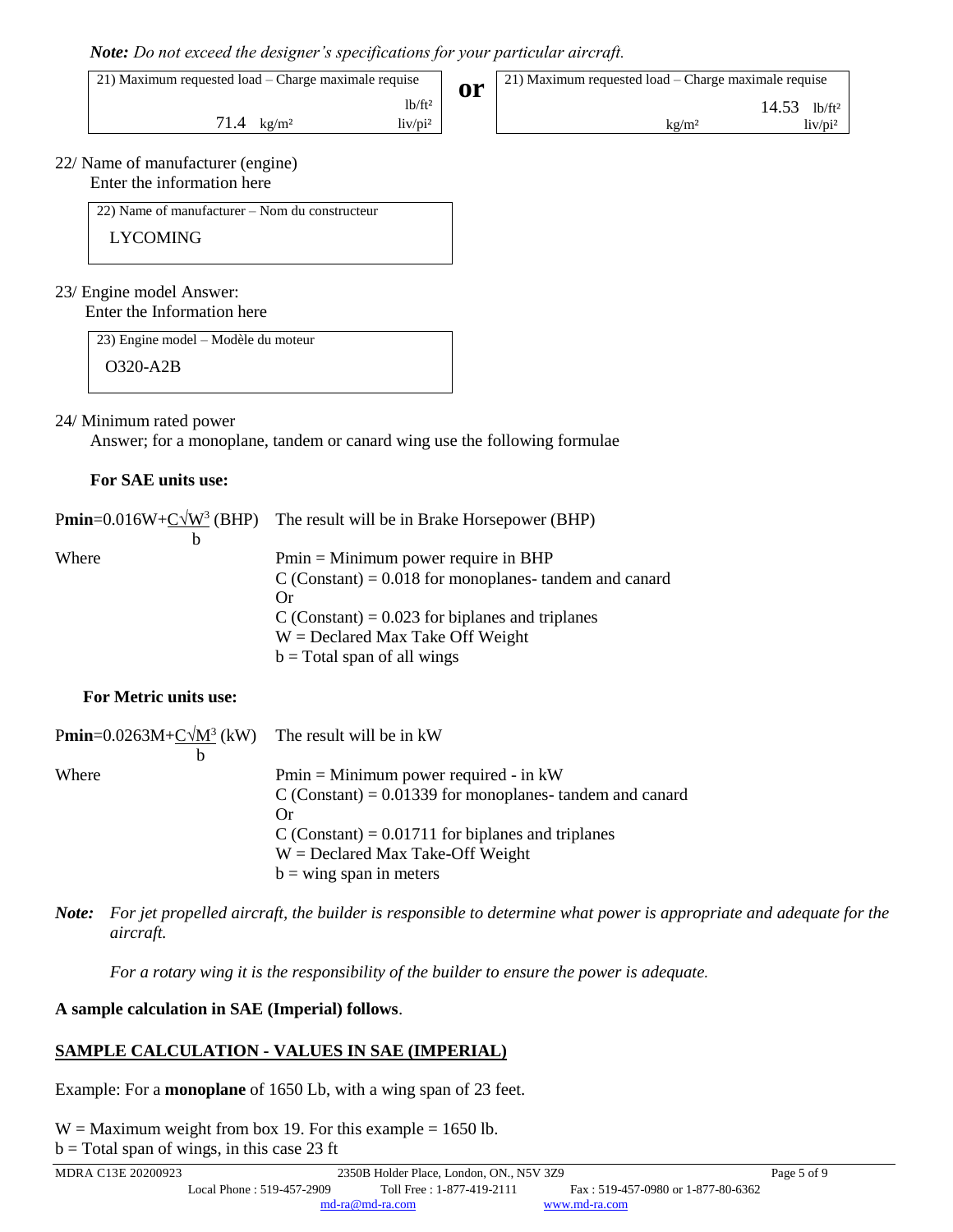The solution to this formula will be in Brake Horsepower (BHP)

| Pmin = $0.016(1650) + 0.018*\sqrt{1650^3}$ | 23             |                                 |
|--------------------------------------------|----------------|---------------------------------|
| 26.4                                       | $+$            | $0.018*\sqrt{4492125000}$<br>23 |
| 26.4                                       | $^{+}$         | 0.018*67023.32<br>23            |
| 26.4                                       | $\overline{+}$ | 1206.42<br>23                   |
| 26.4                                       | $+$            | 52.45                           |
|                                            |                |                                 |

**Pmin=** 78.9 BHP

Example: For a **biplane** of 1650 Lb, with a wing span of 23 feet.

W = Maximum weight from box 19. For this example use 1650 lb.

 $b = Total span of wings, in this case 23 ft$ 

 $C = Constant = 0.023$ 

 $P =$ Minimum Rated Power

The solution to this formula will be in Brake Horsepower (BHP)

| Pmin = $0.016(1650) + 0.023*\sqrt{1650^3}$ |          | 23 |                                 |
|--------------------------------------------|----------|----|---------------------------------|
|                                            | $26.4 +$ |    | $0.023*\sqrt{4492125000}$<br>23 |
|                                            | $26.4 +$ |    | 0.023*67023.32<br>23            |
|                                            | $26.4 +$ |    | 1541.53<br>23                   |
|                                            | $26.4 +$ |    | 67.02                           |
| Pmin=                                      | 93.4 BHP |    |                                 |

# **SAMPLE CALCULATION - VALUES IN SI (METRIC MEASURE**)

Minimum Rated Engine Power- Metric units.

Builders must use the following formulae

Pmin =  $0.0263M + C\sqrt{M^3}$  Solution will be in kW b

Where  $Pmin = Total \, rated \, power \, of \, all \, engines \, in \, kW$  $b =$  Wing Span in M  $M =$  Declared Take Off Mass in Kg  $C =$  Constant - 0.01339 for monoplanes or 0.01711 for biplanes or triplanes

MDRA C13E 20200923 2350B Holder Place, London, ON., N5V 3Z9 Page 6 of 9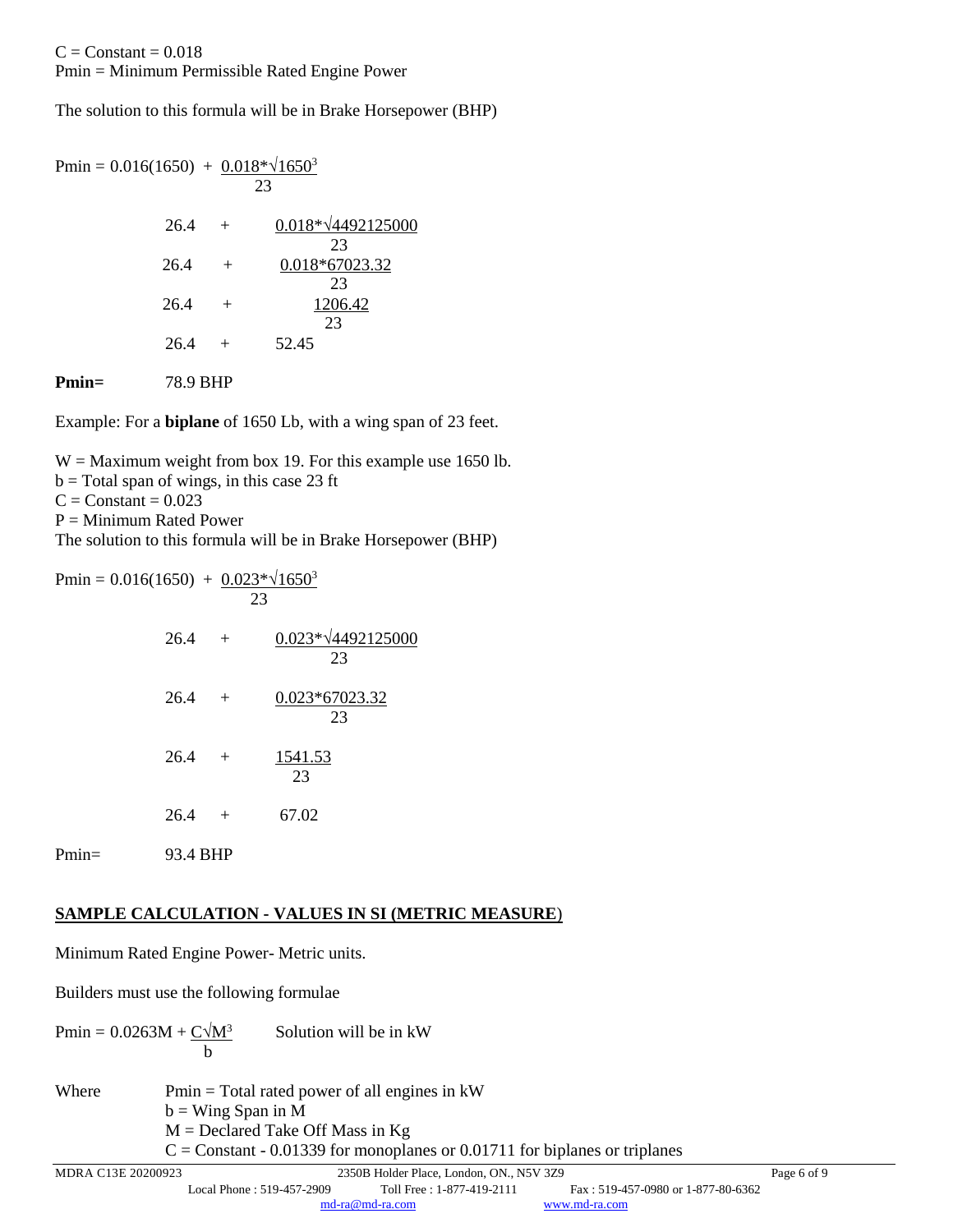Example: For a **monoplane** of 750 Kg, with a wing span of 7.01M

 $W =$  Maximum weight from box 19. For this example = 748.4 Kg.  $b = Total span of wings, in this case 7.01M$  $C = Constant = 0.01339$ Pmin = Minimum Permissible Rated Engine Power, solution in kW

| $Pmin =$ | $0.0263M + C\sqrt{M^3}$<br>b              | Solution will be in kW |
|----------|-------------------------------------------|------------------------|
|          | $0.0263M + 0.01339\sqrt{748.4^3}$<br>7.01 |                        |
|          | $19.68 + 0.01339\sqrt{419180750}$<br>7.01 |                        |
|          | $19.68 + 0.01339*20473.9$<br>7.01         |                        |
|          | $19.68 + 274.14$<br>7.01                  |                        |
|          | $19.68 + 39.1 = 58.6$ kW                  |                        |
| $Pmin =$ | 58.86 kW                                  |                        |
|          |                                           |                        |

For a **biplane** of the same wing span and mass: The constant is: 0.1711

| $0.0263M + C\sqrt{M^3}$ Solution will be in kW<br>b |
|-----------------------------------------------------|
| $0.0263M + 0.01711\sqrt{750^3}$<br>7.01             |
| $19.5 + 0.01711\sqrt{750^3}$<br>7.01                |
| $19.5 + 0.01711\sqrt{421875000}$<br>7.01            |
| $19.5 + 0.01711x20539.56$<br>7.01                   |
| $19.5 + 351.43$<br>7.01                             |
| $19.5 + 50.13 = 69.63$ kW                           |
| 69.6 kW                                             |
|                                                     |

Click on **[Minimum Rated Engine Power](https://md-ra.com/docs/24-0079E_MREP.xlsx)** to access calculator.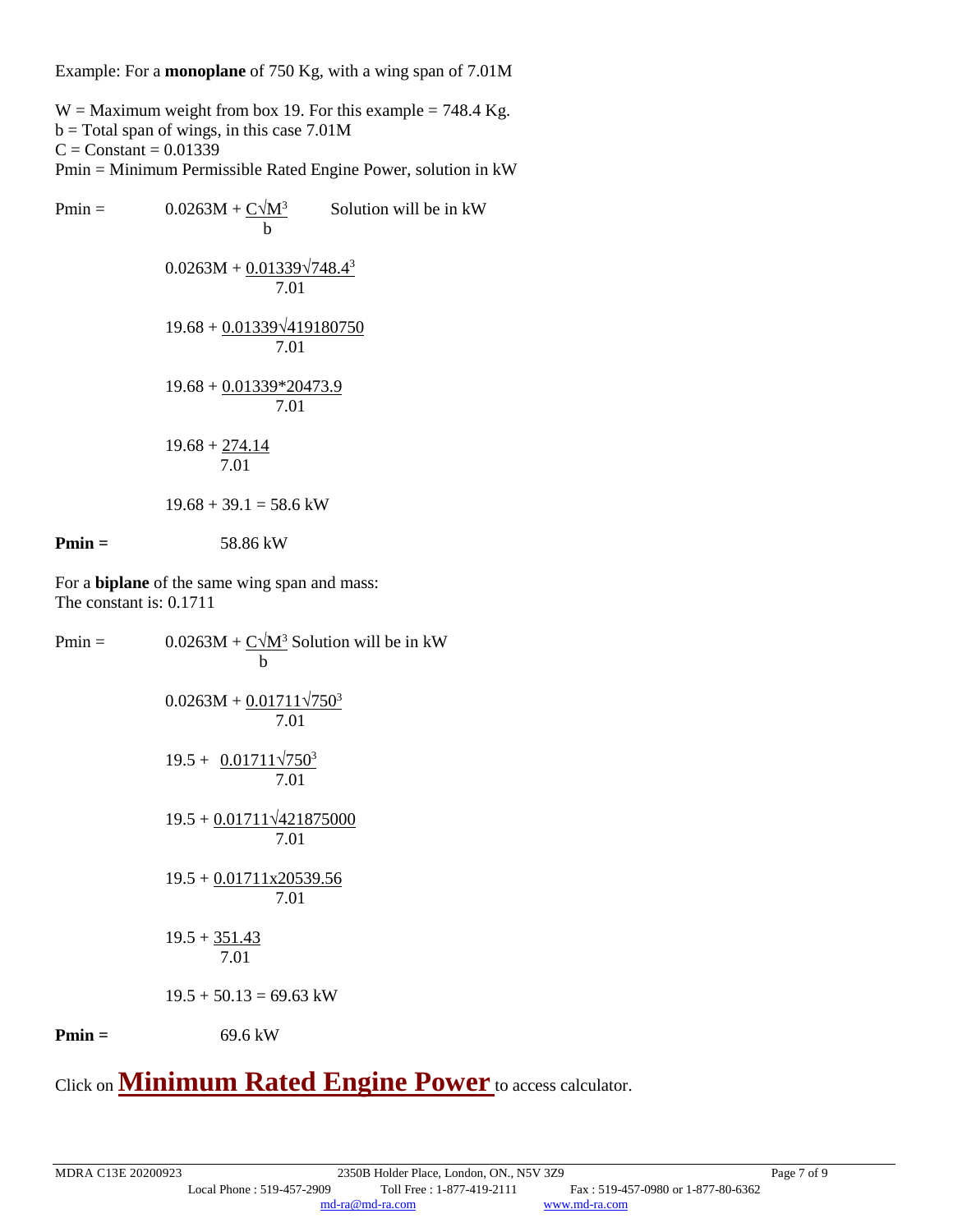*Disclaimer: The examples above are for educational and demonstration purposes only. The definitive reference for these calculations is found in:*

Click on **[Exemption from section 549.01 of the Canadian Aviation Regulations and Chapter 549 of the](https://md-ra.com/en/docs/exemption-from-section-549.01.html) [Airworthiness Manual-Airworthiness Standards-Amateur Built Aircraft](https://md-ra.com/en/docs/exemption-from-section-549.01.html)** to view document

This document can also be found on the Internet on the MDRA web site at **www.md-ra.com**

#### **End of sample calculations, let's continue with the remaining boxes.**

#### 25/ Actual estimated power

Answer; from engine specification

| 25) Actual estimated power – Puissance réelle estimée |     |      | [25] Actual estimated power – Puissance réelle estimée |         |
|-------------------------------------------------------|-----|------|--------------------------------------------------------|---------|
| $2 \text{kw}$                                         | BHP | n or | kw                                                     | 150 bhp |

26/ Name of manufacturer (propeller)

Answer: enter propeller make

26) Name of manufacturer – Nom du fabricant

Sensenich

#### 27/ Propeller Model

Answer; from the manufacturer, or use diameter/pitch for a custom made prop.

27) Propeller model – Modèle d'hélice

Composite 2GOM7

The builder must sign and date the Application for C of A form. Three copies are required, all with ORIGINAL SIGNATURES.

| LIST AMATEUR-BUILT ON REVERSE SIDE<br>INDIQUER AU VERSO LES PIÈCES DE CONSTRUCTION AMATEUR                                                                 | LIST FABRICATED PARTS OBTAINED FROM OHER SOURCES ON REVERSE SIDE<br><b>INDIQUER AU VERSO LES PIÈCES PRÉFABRIQUÉES OBTENUES D'UNE AUTRE</b><br><b>SOURCE</b>                                                                    |
|------------------------------------------------------------------------------------------------------------------------------------------------------------|--------------------------------------------------------------------------------------------------------------------------------------------------------------------------------------------------------------------------------|
| I certify that the above information is correct and this aircraft complies with al                                                                         | Je certifie que les renseignements ce dessus sont exacts et que l'aéronef en cause satisfait à                                                                                                                                 |
| the requirements designations as an amateur- built aircraft as specified in                                                                                | toutes les conditions requises pour être désigné comme étant un aéronef de construction-amateur                                                                                                                                |
| <b>Chapter 549 of the Airworthiness Manual</b>                                                                                                             | les quelles conditions apparaissent dans le Chapitre 549 du Manuel de Navigabilité,                                                                                                                                            |
| <b>Date</b>                                                                                                                                                | <b>Signature</b>                                                                                                                                                                                                               |
| $(Y/A-M-D/J)$                                                                                                                                              | (Owner - Propriétaire)                                                                                                                                                                                                         |
|                                                                                                                                                            | FOR DEPARTMENTAL USE - À L'USAGE DU MINISTÈRE                                                                                                                                                                                  |
| THIS AIRCRAFT HAS BEEN INSPECTED DURING CONSTRUCTION AND AFTER<br>ASSEMBLY, THE WORKMANSHIP IS SATISFACTORY AND NO UNSAFE FEATURES<br><b>ARE APPARENT.</b> | L'AÉRONEF EN CAUSE A ÉTÉ INSPECTÉ AU COUR DE SA CONSTRUCTION ET<br>APRÈS SON MONTAGE FINAL. LA QUALITÉ DU TRAVAIL EST SATISFAISANTE<br>ET L'AÉRONEF NE SEMBLE PRÉSENTER AUCUNE PARTICULARITÉ EN<br>COMPROMETTRAIT LA SÉCURITÉ. |
| Date                                                                                                                                                       | <b>Signature</b>                                                                                                                                                                                                               |
| $(Y/A-M-D/J)$                                                                                                                                              | (Regional Director Airworthiness – Directeur Régional de la Navigabilité)                                                                                                                                                      |

[md-ra@md-ra.com](mailto:md-ra@md-ra.com) [www.md-ra.com](http://www.md-ra.com/)